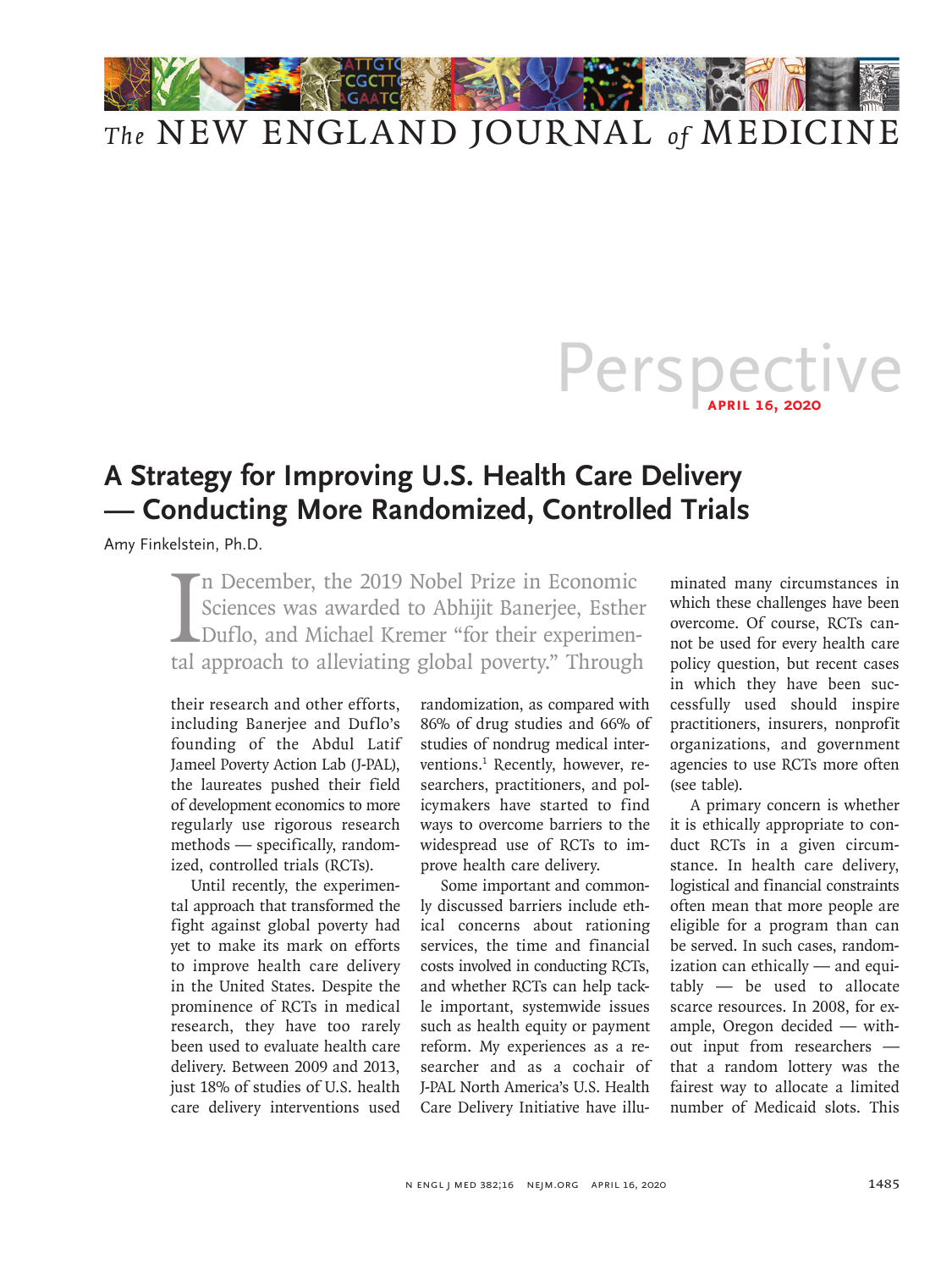|                                                                          |                                                                                                                                                                                                                      |                                                                             |                                      | Examples of Randomized, Controlled Trials (RCTs) in Health Care Delivery in the United States.* |                                                                                                                                                                                                                                                                                                                                                                                        |  |
|--------------------------------------------------------------------------|----------------------------------------------------------------------------------------------------------------------------------------------------------------------------------------------------------------------|-----------------------------------------------------------------------------|--------------------------------------|-------------------------------------------------------------------------------------------------|----------------------------------------------------------------------------------------------------------------------------------------------------------------------------------------------------------------------------------------------------------------------------------------------------------------------------------------------------------------------------------------|--|
| Health Care Issue                                                        | Research Question                                                                                                                                                                                                    | Implementer                                                                 | Location                             | Level of Randomization<br>and Sample                                                            | <b>Outcomes</b>                                                                                                                                                                                                                                                                                                                                                                        |  |
| Medicaid expansion                                                       | What is Medicaid's effect on health,<br>health care utilization, and eco-<br>nomic outcomes?                                                                                                                         | standard Medicaid<br>Oregon Health Plan<br>program                          | Oregon                               | the state's Medicaid<br>Roughly 75,000 people<br>who signed up for<br>lottery                   | rates of depression, and improved self-reported<br>Medicaid coverage increased the use of health care<br>services, reduced financial hardship, reduced<br>health. Medicaid had no effect on physical<br>health, employment, or earnings.                                                                                                                                               |  |
| Medicare payment<br>reform                                               | health care utilization, and quality?<br>What are the effects of bundled pay-<br>ments for knee and hip replace-<br>ment on Medicare spending,                                                                       | Centers for Medicare<br>and Medicaid<br>Services                            | United States                        | 196 metropolitan statis-<br>tical areas                                                         | fect on quality of care, patient volume, or patient<br>slightly reduced health care use and had no ef-<br>In several studies, the bundled-payment program<br>composition.                                                                                                                                                                                                              |  |
| Overprescribing                                                          | inappropriate prescribing of con-<br>Can peer-comparison letters reduce<br>trolled substances?                                                                                                                       | Centers for Medicare<br>and Medicaid<br>Services                            | United States                        | high prescribers of<br>1518 Medicare Part D<br>Schedule II drugs                                | Centers for Medicare and Medicaid Services and<br>Letters had no detectable effect on prescribing. The<br>researchers continued to collaborate to test al-<br>ternative versions of letters.                                                                                                                                                                                           |  |
| Overprescribing                                                          | Seroquel without harming patients?<br>Can strongly worded, peer-comparison<br>letters reduce overprescribing of                                                                                                      | Centers for Medicare<br>and Medicaid<br>Services                            | United States                        | high prescribers of<br>5055 Medicare Part D<br>Seroquel                                         | Letters caused substantial, long-lasting reductions<br>in Seroquel prescribing without evidence of<br>harm among patients.                                                                                                                                                                                                                                                             |  |
| Quality improvement                                                      | cost, rapid-cycle RCTs of quality-<br>What can be learned from 10+ low-<br>improvement efforts?                                                                                                                      | NYU Langone Health New York                                                 |                                      | Various                                                                                         | mentation paid for itself by increasing take-up of<br>Researchers concluded that the program of experi-<br>preventive care.                                                                                                                                                                                                                                                            |  |
| Racial disparities in<br>health                                          | What is the effect of race concordance<br>preventive health services by black<br>and incentives on the take-up of<br>among patients and physicians<br>men?                                                           | researchers to pro-<br>Clinic established by<br>vide preventive<br>services | Oakland, CA                          | 1374 black men                                                                                  | tors could reduce the gap in cardiovascular mortality<br>pecially for more invasive tests. Incentives increased<br>a black doctor. The findings suggest that black doc-<br>demand but didn't fully substitute for meeting with<br>boosted demand for preventive health services, es-<br>For black men, seeing a black male doctor significantly<br>between black and white men by 19%. |  |
| "Superutilizers"                                                         | "superutilizers" of the health care<br>system who have complex needs<br>provides intensive, time-limited<br>clinical and social assistance to<br>Can a care-transition program that<br>reduce hospital readmissions? | Camden Coalition of<br>Healthcare<br>Providers                              | Camden, NJ                           | plex medical and so-<br>800 patients with com-<br>cial needs                                    | The intervention had no effect on the rate of hospi-<br>tal readmission within 6 months after hospital<br>discharge or on mortality.                                                                                                                                                                                                                                                   |  |
| Workplace wellness                                                       | on employee<br>What is a large-scale workplace well-<br>health status, productivity, and<br>health behaviors, self-reported<br>medical expenditures?<br>ness program's effect                                        | University of Illinois,<br>Champaign<br>Urbana-                             | Urbana, IL                           | 12,459 employees                                                                                | The program had no measurable impact on employ-<br>significant effects of program participation, both<br>the 41 measured outcomes, there were only two<br>health status, or total medical expenditures. Of<br>ee health behaviors, productivity, self-reported<br>based on follow-up survey responses.                                                                                 |  |
| Workplace wellness                                                       | gram's effect on self-reported and<br>clinical health, health spending,<br>What is a workplace wellness pro-<br>utilization, and employment?                                                                         | BJ's Wholesale Club<br>and Wellness<br>Workdays                             | United<br>Northeast<br><b>States</b> | 200 BJ's Wholesale Club<br>sites                                                                | After 18 months, employees at worksites where the well-<br>there were no effects on any other self-reported, clin-<br>ical, spending, utilization, or employment outcome.<br>health behaviors in 2 of 29 areas measured, but<br>ness programs were offered reported improved                                                                                                           |  |
| * Information is from J-PAL <sup>2</sup> and Horwitz et al. <sup>5</sup> |                                                                                                                                                                                                                      |                                                                             |                                      |                                                                                                 |                                                                                                                                                                                                                                                                                                                                                                                        |  |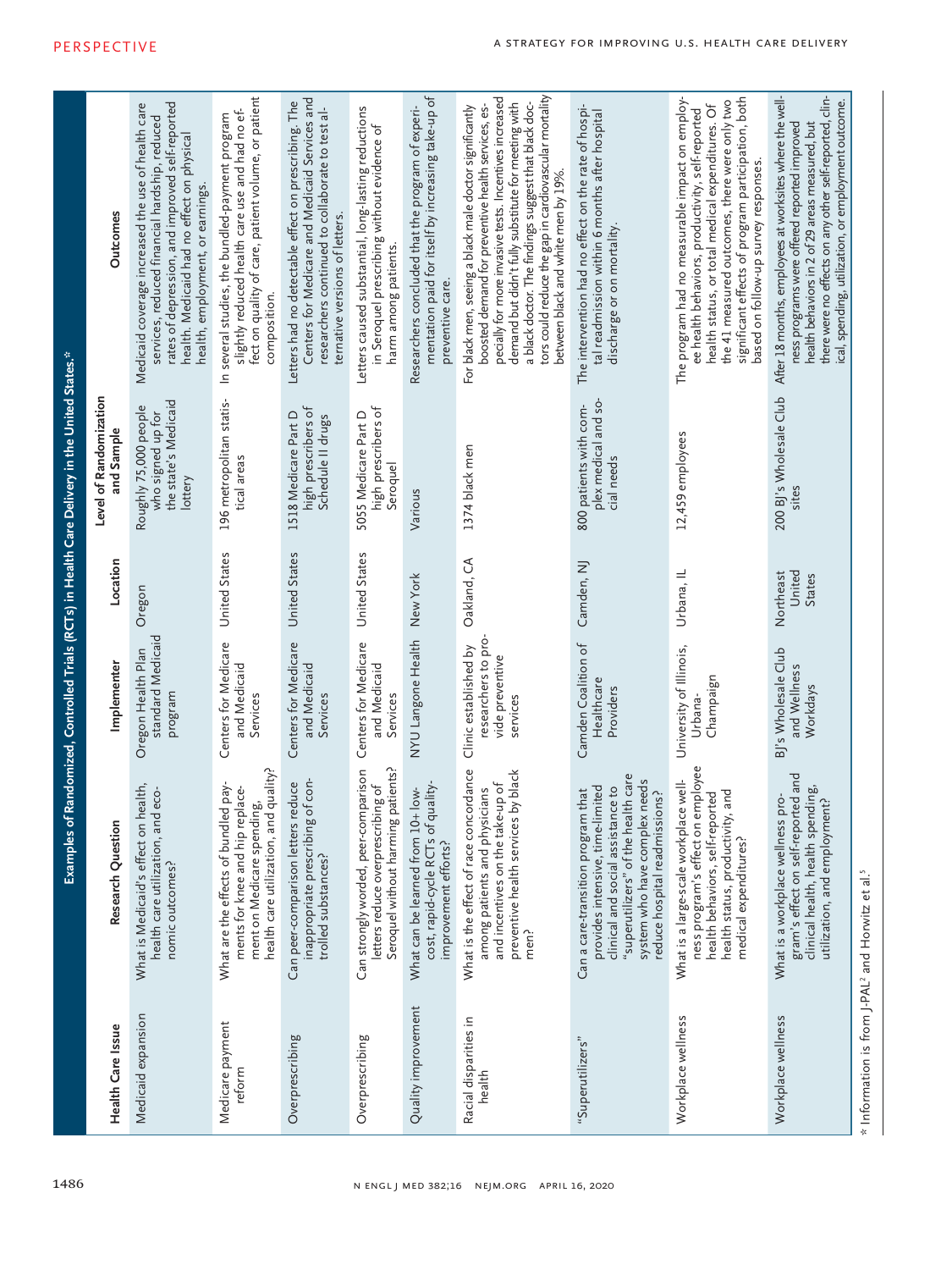decision provided an opportunity for me and my coauthors to rigorously evaluate the effects of expanding Medicaid to poor, uninsured adults. Contrary to the pessimistic view that Medicaid coverage was worthless because clinicians wouldn't accept its low reimbursement rates, the randomized allocation of Medicaid coverage showed that such coverage increased use of preventive and primary health care and reduced financial hardship for beneficiaries.<sup>2</sup> Contrary to the optimistic view that increasing Medicaid coverage would save money by getting previously uninsured people out of emergency departments and into cheaper primary care settings, the evidence indicated that Medicaid coverage increased the use of emergency departments and increased total health care spending by about 25%.<sup>2</sup> The rigorous evidence produced by this RCT permitted the public to have an informed discussion about the trade-offs involved in expanding Medicaid.

Conducting RCTs is also ethically appropriate when there is equipoise, or uncertainty about a program's benefits. When programs require large investments and have uncertain effects, it's important to estimate the return on investment in order to consider whether more resources should be allocated to a given program or whether limited resources could be better deployed elsewhere. For example, the Affordable Care Act encouraged employers to offer workplace wellness programs, which observational studies had suggested could produce substantial health benefits and yield savings. Yet two RCTs of comprehensive workplace wellness programs showed that they had limited effects on

employees' health habits and no effect on their health, employment, or health care costs during the initial years.<sup>2</sup> The findings suggest that the programs may have failed to achieve what policymakers intended.

Regarding potential financial and time costs, the increasing availability and use of administrative data have made implementing RCTs easier and less expensive than it once was. A recent RCT of the Camden Coalition of Healthcare Providers "hotspotting" program (for which I was a coauthor) is a case in point.<sup>3</sup> Two decades ago, in an RCT of a similar care-transition program, researchers used telephone interviews with patients to obtain information on readmissions after discharge, the study's primary outcome.4 This time around, improved data systems allowed us to instead use existing hospital discharge data from the four Camden hospital systems and the Camden Coalition Health Information Exchange database. Because we no longer needed to collect survey data, we could conduct the evaluation at substantially lower cost and effort and with less risk of nonresponse bias.<sup>2</sup>

Administrative data also enable use of RCTs for low-cost, rapid testing of repeatedly finetuned interventions. For example, researchers partnered with the Centers for Medicare and Medicaid Services (CMS) on an RCT evaluating the effect of sending letters to physicians who prescribed disproportionately large amounts of Schedule II drugs. CMS sent the letters in September 2014; researchers then used Medicare administrative data to learn that the letters didn't reduce prescribing within 30 or 90 days and built on psychological

and other research to quickly and cheaply modify an alternative letter for a subsequent RCT by April 2015.2 This second study found that strongly worded letters comparing physicians' prescribing levels with those of their peers caused substantial, long-lasting reductions in prescribing of quetiapine (Seroquel), a nonscheduled but often overprescribed drug, with no evidence of negative effects on patients.<sup>2</sup>

RCTs can also help address systemwide challenges that seem intractable — such as racial disparities in health — by breaking them down into answerable questions to help identify root causes. In one recent RCT, black male patients at a clinic in Oakland, California, were randomly assigned to either a black or nonblack (white or Asian) physician.<sup>2</sup> When patients first saw a photo of their assigned doctor and indicated what preventive services they wanted to receive, the physician's race had no effect on their preferences. Once patients met with the physician and could revise their decisions, however, those who saw a black male doctor were more likely to take up preventive services, especially invasive services (such as influenza vaccination). Designing the trial in this way allowed the researchers to infer that patients' encounters and communication with the physicians, rather than physicians' race alone, drove the findings. The researchers are now conducting another RCT to learn which aspects of communication are important for influencing health behaviors.<sup>2</sup>

J-PAL North America supported many of these studies and dozens more, but we are only a small part of a larger movement that is gaining momentum as